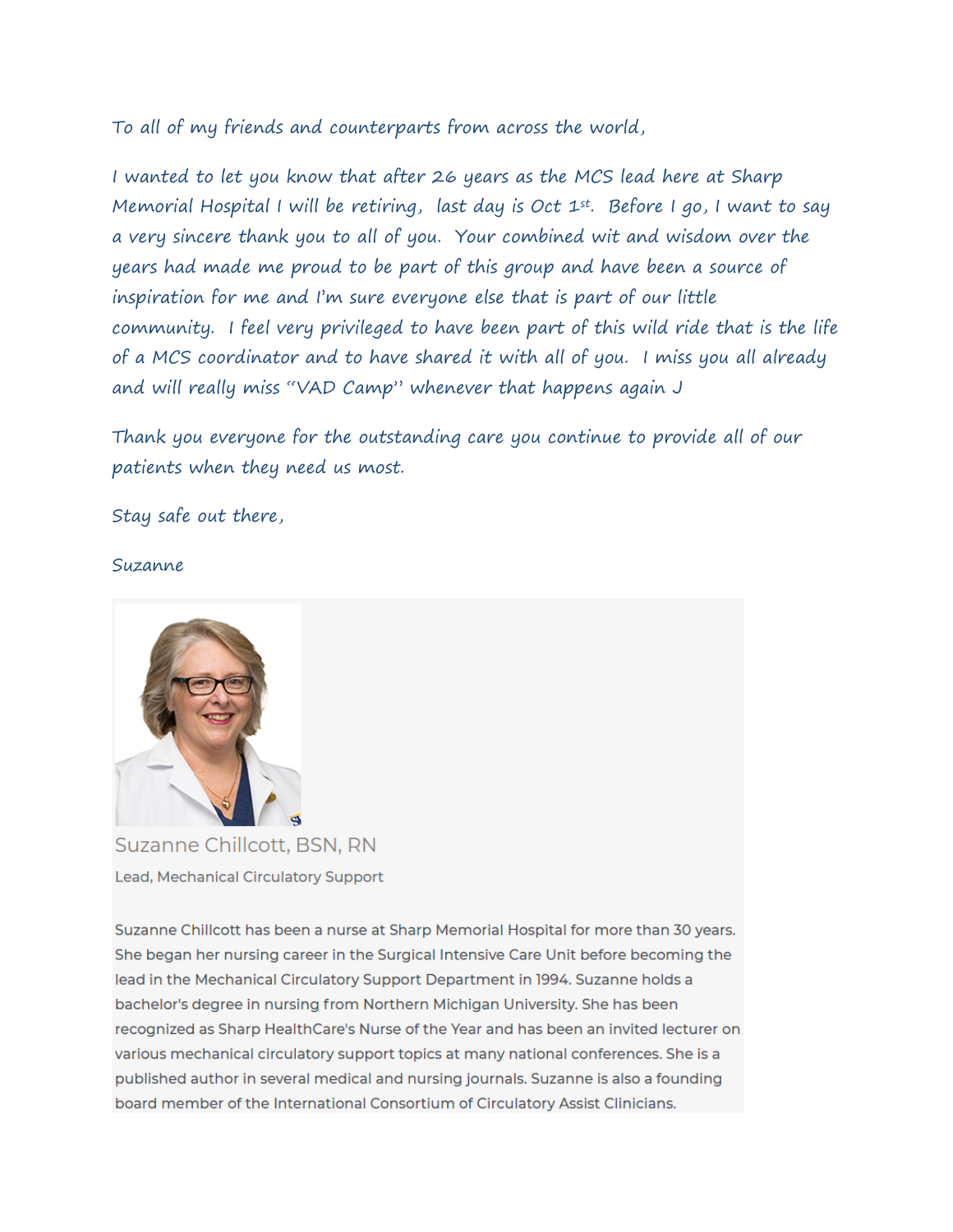Oh my Suzanne! I want to wish you the very best in retirement! I have learned so much from you and your program. Congrats! Our vad world will not be the same!!

## **Sarah E Schroeder ACNP-BC, MSN RN, AACC**

Congratulations Suzanne!! You will absolutely be missed all around!! Enjoy a safe, healthy, and much deserved retirement ~ Laura

Laura Coyle, MSN, ACNP-BC

Advocate Christ Medical Cente

So let me share my story !

You probably don't know me. Solo VAD coordinator at a very small DT program in Macon Ga You and the others like you who have so much experience in the field For years have answered our crazy questions and encouraged us . Thank you for breaking the mold of nurses eat there young Thank you for sharing and mentoring and encouraging . It's pretty intimidating when you are among the world leaders in MCS at a meeting . Then the leaders just step up and welcome you in ! Keith McCranie

Congratulations on your retirement! Thank you for everything you have taught me over the years. You've been an inspiration for sure.

Thanks, Krista Marz VAD Coordinator Ochsner Hospital

Suzanne –

 So happy for you! Congratulations, and always remember that you have had a HUGE impact on the VAD World through your collaboration, mentoring, and leadership. You will be missed!!

Regards,

Michael Petty, PhD, RN, APRN, ACNS-BC, CCNS

Advanced Practice Nurse Leader/Cardiothoracic and Solid Organ Transplant Clinical Nurse Specialist

M Health Fairview | University of Minnesota Medical Center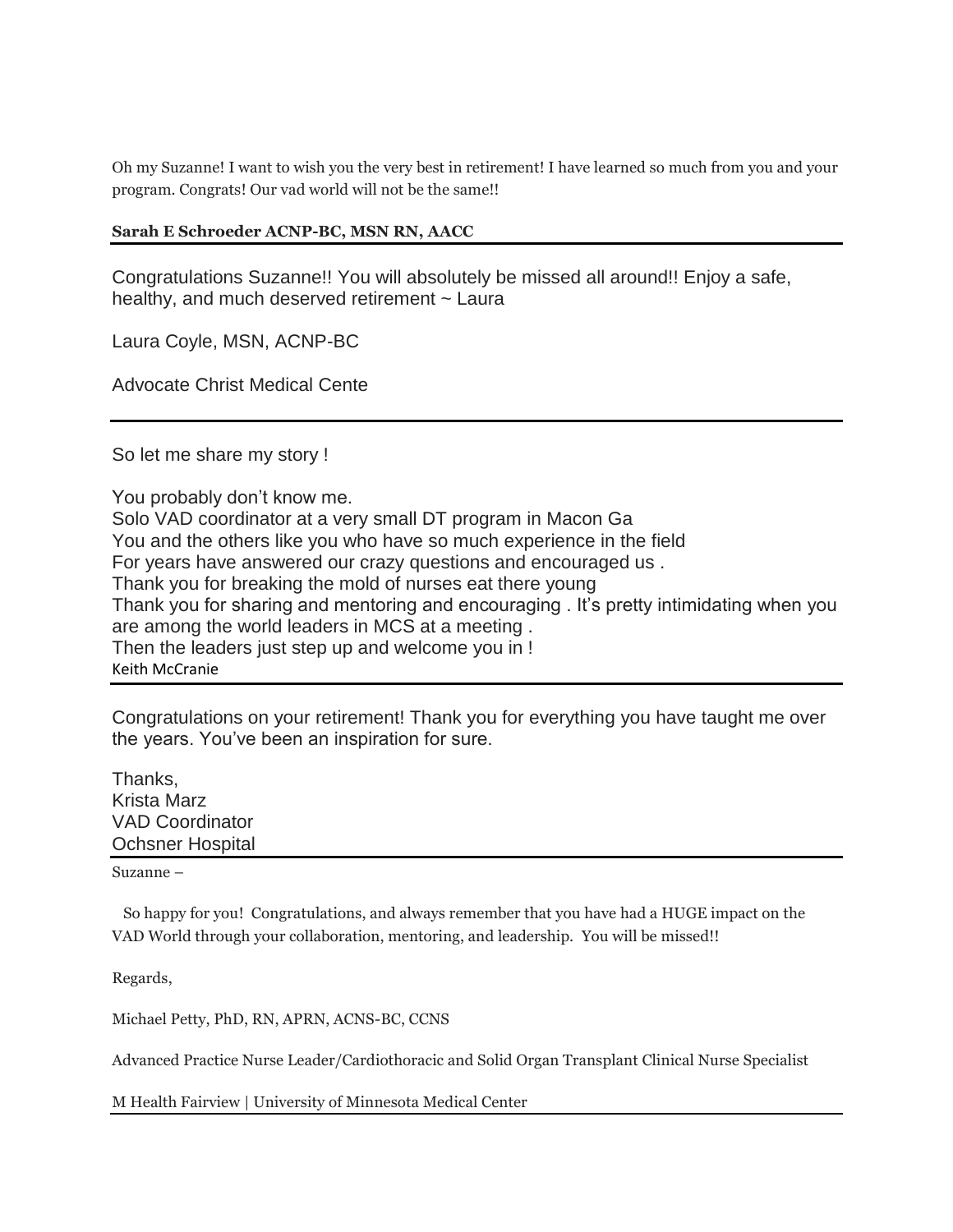Best of luck on your retirement! Thank you for all of your amazing contributions to the MCS world over the years! And a special thanks for taking me under your wing when I was a newbie coordinator.

Take care and enjoy!

Jami Bennett

Congrats Suzanne!

I was great working with you all of these years! Hope you have a great retirement!

Tim

**Timothy R. Ryan, APRN-NP**

**Mechanical Circulatory Support Program Coordinator**

Suzanne,

It's been great working with you over the years. All us "old" LVAD Coordinators worked together during a large LVAD learning curve time and you have been able to see what efforts you have given, not only giving your patients time and quality of life but in sharing your wisdom to all . You always were gracious when sharing your facility for meetings and I always learned great tidbits from you. I hope the next life's adventure brings wonderment and enjoyment for you. Thanks for all you have done. Enjoy your retirement.

Catherine Fitzsimmons, DNP, APRN, NPc

UTSouthwestern Medical Center

Dallas, Texas

As an "old" VAD Coordinator I couldn't agree more with Catherine's sentiments!

All the best Suzanne!

Carole Ballew, ACNP

University of Virginia Health

Suzanne,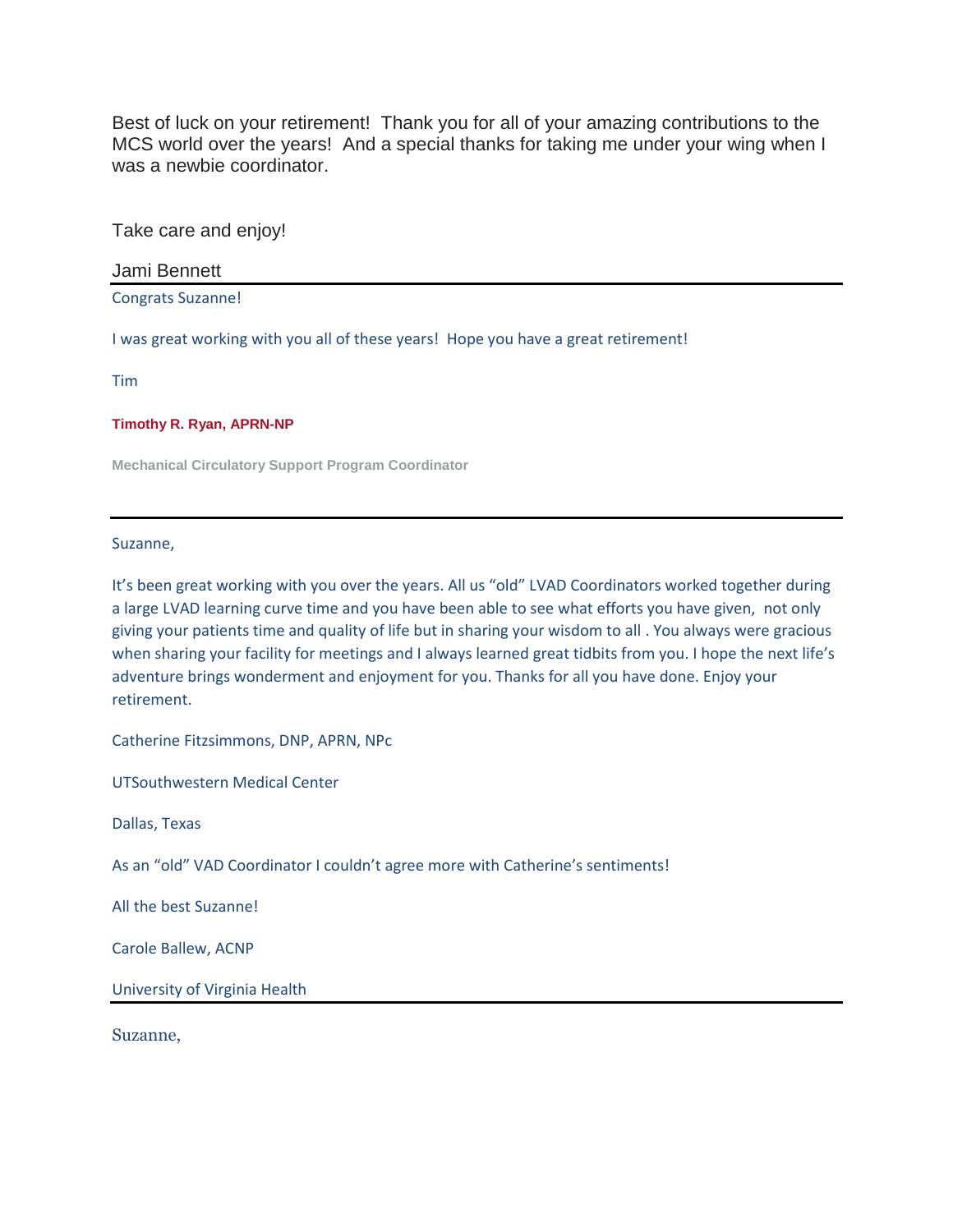Congratulations! You were on of the first coordinators I ever made contact with, way back in 2005!! I remember you being very generous with your time and your expertise in the MCS arena, you are a true pioneer!

I wish you a long and wonderful retirement. I am pretty sure I am right behind you!!

Tony

**Tony Martin**| APRN-BC, Nurse Practitioner Newark Beth Israel Medical Center

Suzanne,

Your contributions to VAD patients, families and VAD/MCS Coordinators have made such a positive impact – Thank You!!! You will be missed, but happy for you & wish you the best in retirement.

Nancy

**Nancy M. Richards, MSN, RN, APRN-CNS, CCRN-K, CCNS**

Lead VAD Coordinator

The University of Kansas Health System

Suzanne,

We will miss you, hope you enjoy retirement.

Kathy

Kathleen Lockard, UPMC

*Suzanne –*

*Thank you for all of your time, expertise, kindness, and support.*

*You are a great mentor and fabulous VAD Coordinator.*

*I too am one of the OG coordinators – 2005 and loved having you as a resource even before I was a VAD Coordinator and we got our first* 

*HeartMate IP in 1997!!*